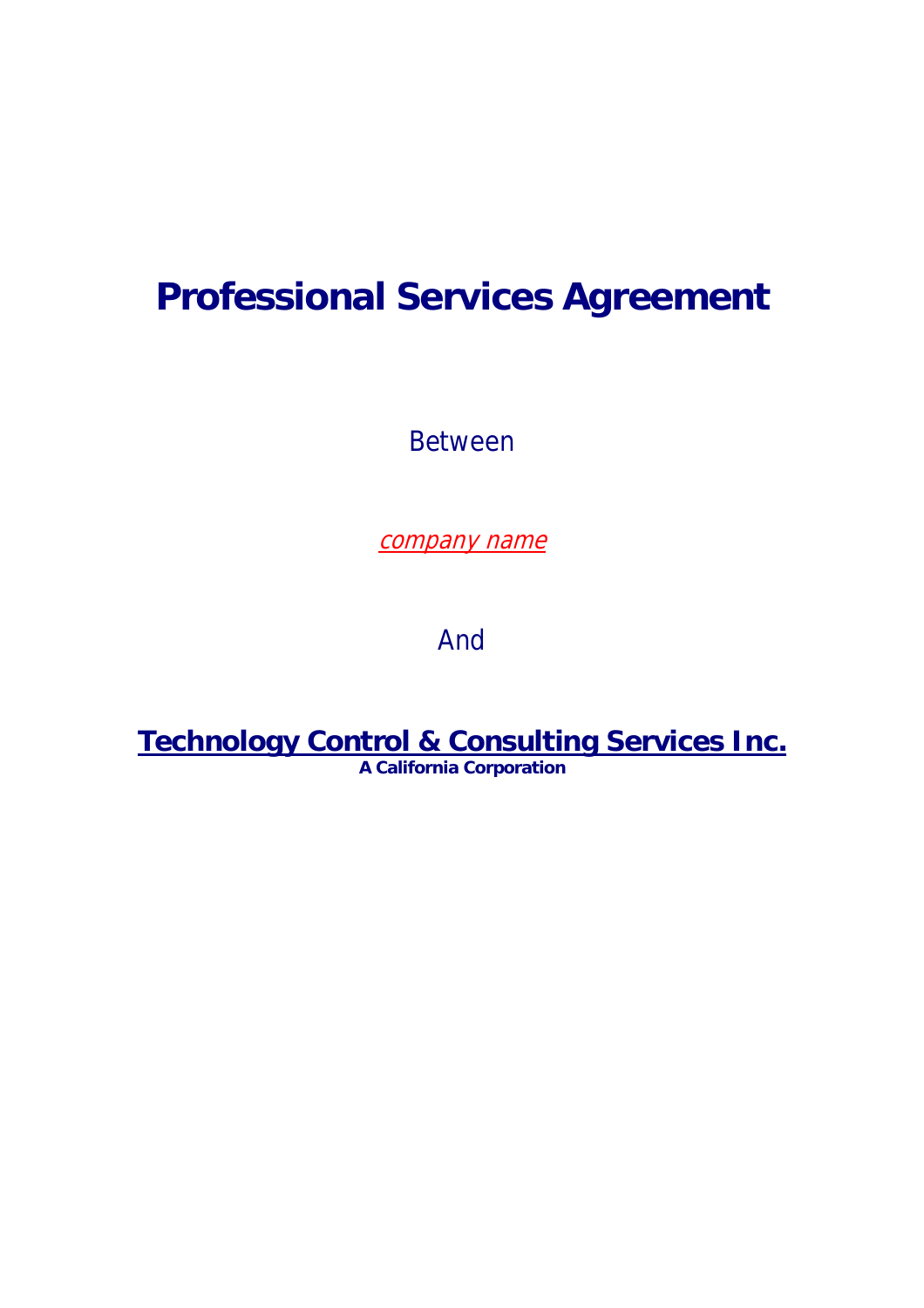|     | <b>TABLE OF CONTENTS</b>                        | PAGE#            |
|-----|-------------------------------------------------|------------------|
|     | <b>THE AGREEMENT</b>                            | 3                |
| 1.  | <b>INTRODUCTION</b>                             | 3                |
| 2.  | <b>APPOINTMENT</b>                              | 3                |
| 3.  | STATUS AS INDEPENDENT CONTRACTOR                | 4                |
| 4.  | <b>STANDARD OF PERFORMANCE</b>                  | 4                |
| 5.  | <b>DURATION</b>                                 | 4                |
| 6.  | <b>TERMINATION</b>                              | 4                |
| 7.  | <b>PROVISION OF SERVICES</b>                    | 5                |
| 8.  | <b>DUTIES OF THE CLIENT</b>                     | 5                |
| 9.  | <b>RETAINER FEE &amp; RECRUITMENT FEES</b>      | 6                |
| 10. | <b>NON CIRCUMVENTION</b>                        | 7                |
| 11. | <b>SERVICE RATES</b>                            | 7                |
| 12. | <b>TAXES</b>                                    | 7                |
| 13. | <b>CONFIDENTIALITY</b>                          | $\boldsymbol{8}$ |
| 14. | <b>INTELLECTUAL PROPERTY RIGHTS</b>             | 8                |
| 15. | <b>GOVERNING LAW &amp; DISPUTES</b>             | 8                |
| 16. | <b>NOTICES</b>                                  | $\boldsymbol{8}$ |
| 17. | <b>ASSIGNMENT</b>                               | 9                |
| 18. | <b>LIABILITY</b>                                | 9                |
| 19. | <b>GENERAL</b>                                  | 9                |
|     | <b>ANNEX I - SCOPE OF PROFESSIONAL SERVICES</b> | 11               |
| I.1 | <b>RECRUITMENT SERVICES</b>                     | 11               |
| I.2 | <b>SERVICE SITES</b>                            | 11               |
| I.3 | <b>FORMAT OF DELIVERABLES</b>                   | 11               |

 $\_$  ,  $\_$  ,  $\_$  ,  $\_$  ,  $\_$  ,  $\_$  ,  $\_$  ,  $\_$  ,  $\_$  ,  $\_$  ,  $\_$  ,  $\_$  ,  $\_$  ,  $\_$  ,  $\_$  ,  $\_$  ,  $\_$  ,  $\_$  ,  $\_$  ,  $\_$  ,  $\_$  ,  $\_$  ,  $\_$  ,  $\_$  ,  $\_$  ,  $\_$  ,  $\_$  ,  $\_$  ,  $\_$  ,  $\_$  ,  $\_$  ,  $\_$  ,  $\_$  ,  $\_$  ,  $\_$  ,  $\_$  ,  $\_$  ,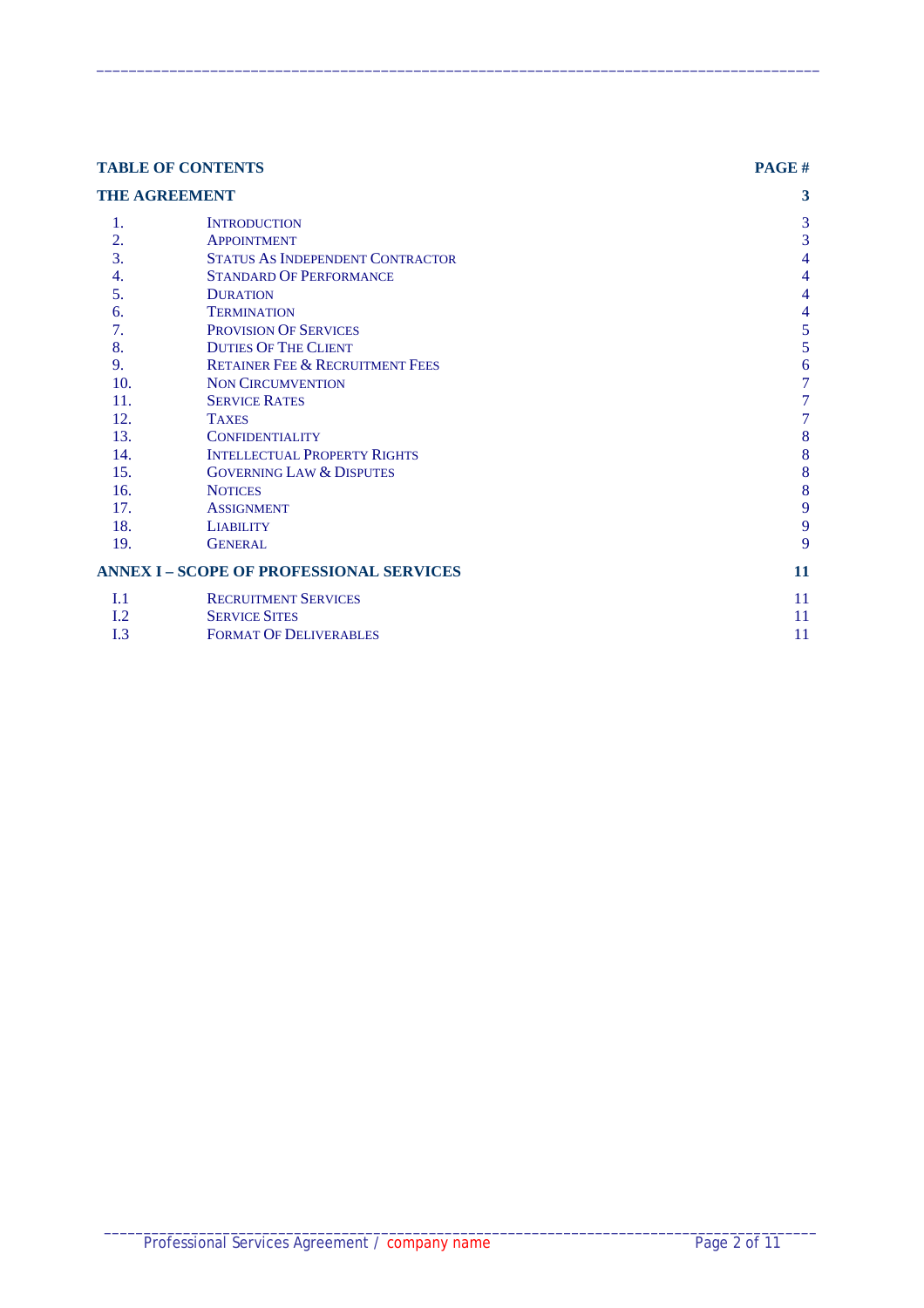# **The Agreement**

*Company name* a Company in *insert country name* (hereinafter referred to as "The Client"),

 $\_$  ,  $\_$  ,  $\_$  ,  $\_$  ,  $\_$  ,  $\_$  ,  $\_$  ,  $\_$  ,  $\_$  ,  $\_$  ,  $\_$  ,  $\_$  ,  $\_$  ,  $\_$  ,  $\_$  ,  $\_$  ,  $\_$  ,  $\_$  ,  $\_$  ,  $\_$  ,  $\_$  ,  $\_$  ,  $\_$  ,  $\_$  ,  $\_$  ,  $\_$  ,  $\_$  ,  $\_$  ,  $\_$  ,  $\_$  ,  $\_$  ,  $\_$  ,  $\_$  ,  $\_$  ,  $\_$  ,  $\_$  ,  $\_$  ,

and

**Technology Control & Consulting Services Inc.** a US corporation registered in the State of California (hereinafter referred to as "The Consultant").

Also, hereinafter jointly referred to as "The Parties" and individually as "The Party"

- Whereas The Client wishes to procure Professional Services from the Consultant for the recruitment of staff with various requirements and skill levels.
- Whereas The Client wishes that Technology Control & Consulting Services Inc. hereinafter referred to as "The Consultant" to provide the said Professional Services
- Whereas The Consultant is a specialized provider of Information & Communications Technologies consulting services provider and is involved in different areas of the practice
- Whereas The Consultant acknowledges that it is capable of providing the said Professional Services.

NOW THEREFORE, in consideration of the covenants, promises and representations set forth herein, the Parties agree as follows:

### **1. Introduction**

The introduction of this Agreement and any Annexes duly signed by both Parties are considered an integral part of this Agreement. Annexes to this Agreement are:

Annex I – Scope Of Services

### **2. Appointment**

- 2.1 The Client hereby appoints the Consultant to provide The Services described in Clause (7) and Annex I, (hereinafter referred to as The Services).
- 2.2 The Consultant accepts such appointment and agrees to provide The Services in a professional and timely manner.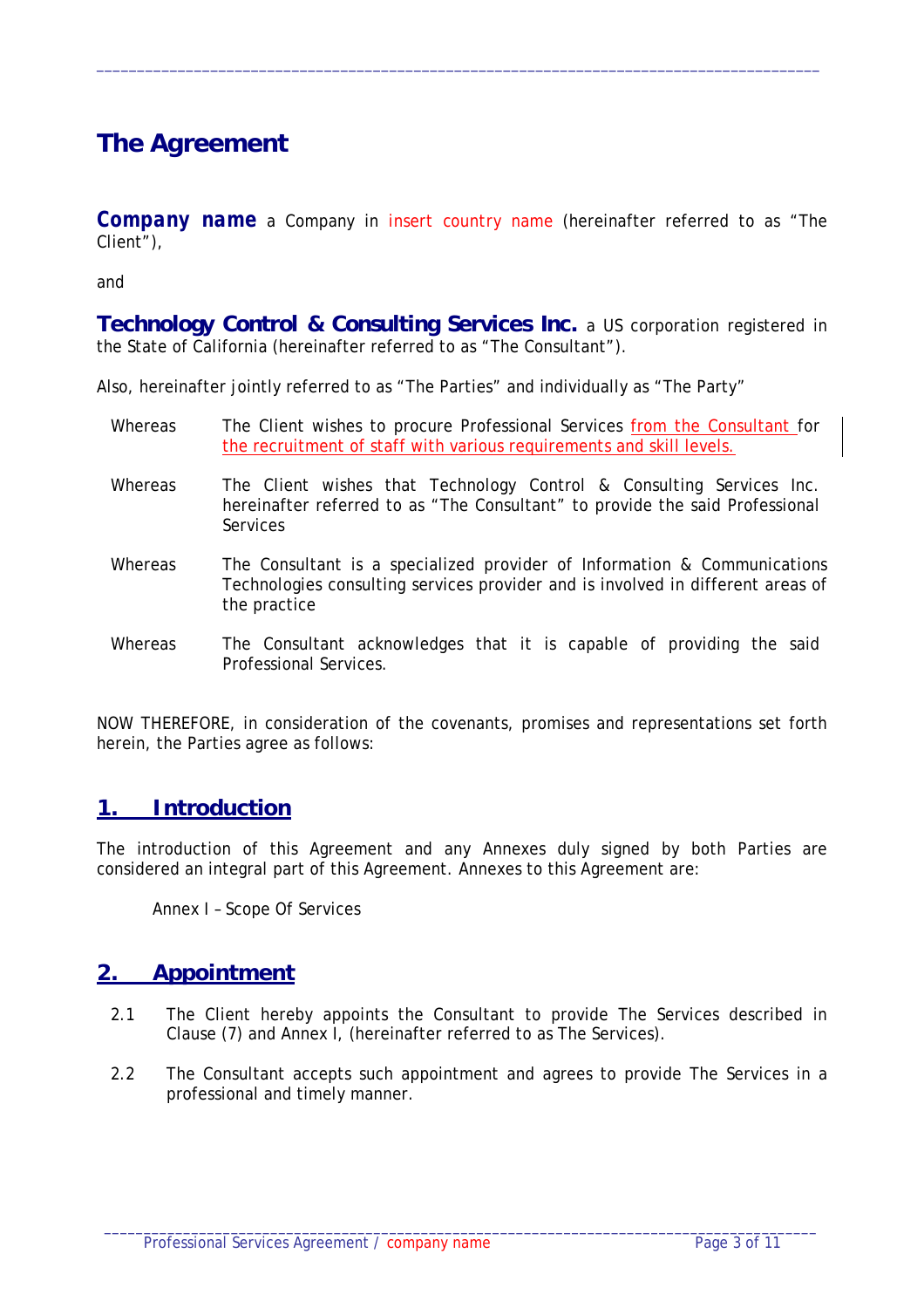# **3. Status As Independent Contractor**

3.1 The Consultant shall operate as and have the status of an independent contractor and shall not act as or be or pass itself off as an agent or employee of The Client.

 $\_$  ,  $\_$  ,  $\_$  ,  $\_$  ,  $\_$  ,  $\_$  ,  $\_$  ,  $\_$  ,  $\_$  ,  $\_$  ,  $\_$  ,  $\_$  ,  $\_$  ,  $\_$  ,  $\_$  ,  $\_$  ,  $\_$  ,  $\_$  ,  $\_$  ,  $\_$  ,  $\_$  ,  $\_$  ,  $\_$  ,  $\_$  ,  $\_$  ,  $\_$  ,  $\_$  ,  $\_$  ,  $\_$  ,  $\_$  ,  $\_$  ,  $\_$  ,  $\_$  ,  $\_$  ,  $\_$  ,  $\_$  ,  $\_$  ,

#### **4. Standard Of Performance**

4.1 The Consultant agrees to provide The Services with the highest standard of care, skill and diligence.

#### **5. Duration**

- 5.1 This Agreement shall come into force on the date of signing by both parties and receipt of the First Payment as per Clause 9.a, (hereinafter referred to as the "Effective Date") and shall remain effective until *from date* (The Term).
- 5.2 At the end of The Term, this Agreement may be renewed upon mutual agreement of both Parties, with terms and conditions to be agreed between the Parties at the time of renewal.

#### **6. Termination**

- 6.1 Either Party shall be entitled to terminate this Agreement at any time, if any Party believes in good faith, that there has been a breach of the terms of this Agreement by the other party, provided that such party must notify the other Party of such breach and must give a 14-days notice to the other Party to remedy the situation. Failure to remedy the situation within such 14-days shall lead to termination of the Agreement.
- 6.2 Notwithstanding Clause (6.1), either Party may terminate this Agreement at any time and with (30) days written notice if the other Party:
	- a. Fails to comply with any of the terms and conditions of the Agreement or breaches any of its obligation, warranties or covenants hereunder; or
	- b. Consistently and unreasonably fails to comply with any reasonable direction or request given by the other Party; or
	- c. Enters into any arrangement or proceedings for the purpose of insolvency, administration or is placed under official management or receivership.
- 6.3 In the event of termination pursuant to Clause (6.1), The Client shall only be liable to pay The Consultant the outstanding due sums under this Agreement whether invoiced or not and shall be released from any payments that become due after the termination of this Agreement.
- 6.4 In the event of termination pursuant to Clause (6.2), The Client shall be released from all due unpaid payments. The release under this Clause includes those payments that become due after the termination of the Agreement.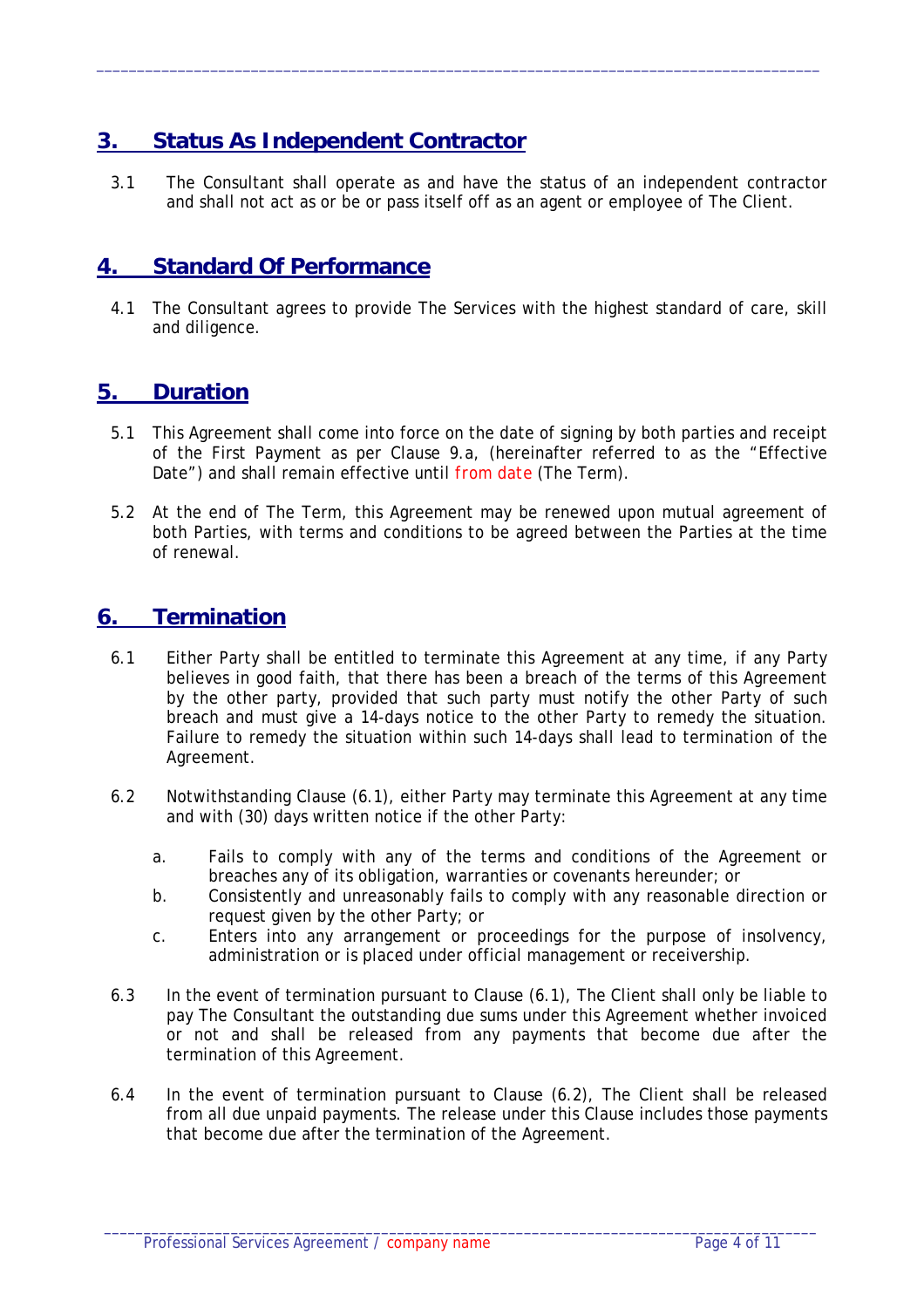# **7. Provision Of Services**

The Consultant shall perform and provide The Client with The Services in accordance with the details specified in Annex I hereof. In the furtherance of its duties under Annex I, the Consultant shall also:

 $\_$  ,  $\_$  ,  $\_$  ,  $\_$  ,  $\_$  ,  $\_$  ,  $\_$  ,  $\_$  ,  $\_$  ,  $\_$  ,  $\_$  ,  $\_$  ,  $\_$  ,  $\_$  ,  $\_$  ,  $\_$  ,  $\_$  ,  $\_$  ,  $\_$  ,  $\_$  ,  $\_$  ,  $\_$  ,  $\_$  ,  $\_$  ,  $\_$  ,  $\_$  ,  $\_$  ,  $\_$  ,  $\_$  ,  $\_$  ,  $\_$  ,  $\_$  ,  $\_$  ,  $\_$  ,  $\_$  ,  $\_$  ,  $\_$  ,

- 7.1 Ensure (in its location) and at its own cost the availability of sufficient office space, equipment and well qualified employees/contractors in order to allow provision of The Services to the satisfaction of The Client.
- 7.2 At intervals agreed with The Client, keep the latter informed with regards the progress of The Services.
- 7.3 Work, liaise and cooperate with the Directors of The Client.
- 7.4 Attend meetings and briefings with the staff of The Client as reasonably required by the latter.
- 7.5 Refrain from binding or attempting to bind The Client in any manner to an oral or written instrument of any kind what so ever with any third party, or making any express or implied undertakings, covenants or representations (whether in writing or otherwise) to any third party on behalf of The Client regarding any matter whatsoever.
- 7.6 For the entire term of this Agreement maintain exemplary conduct in the carrying out of The Services.
- 7.7 Act professionally at all times and exercise the highest skill, care and diligence in performing The Services and provide and complete The Services to the highest standards and in the manner, frequency, quantity and times specified by The Client from time to time and shall at all times inform itself of The Client's stated requirements in respect of The Services.
- 7.8 Provide and complete The Services through its key personnel. Should this become impossible, The Consultant shall give immediate notice to The Client of the change of circumstances and the issue shall be resolved by the mutual agreement of the Parties.
- 7.9 Consult regularly with The Client throughout the performance of the Consultancy Agreement and abide by any instructions or directions issued from time to time by The Client in relation to The Services.
- 7.10 Provide The Services in accordance with the timescales as agreed with The Client.
- 7.11 Provide The Services at the locations (Sites) listed in Annex I.

### **8. Duties Of The Client**

8.1 The Client shall provide The Consultant with all information available to The Client concerning issues relating to The Services.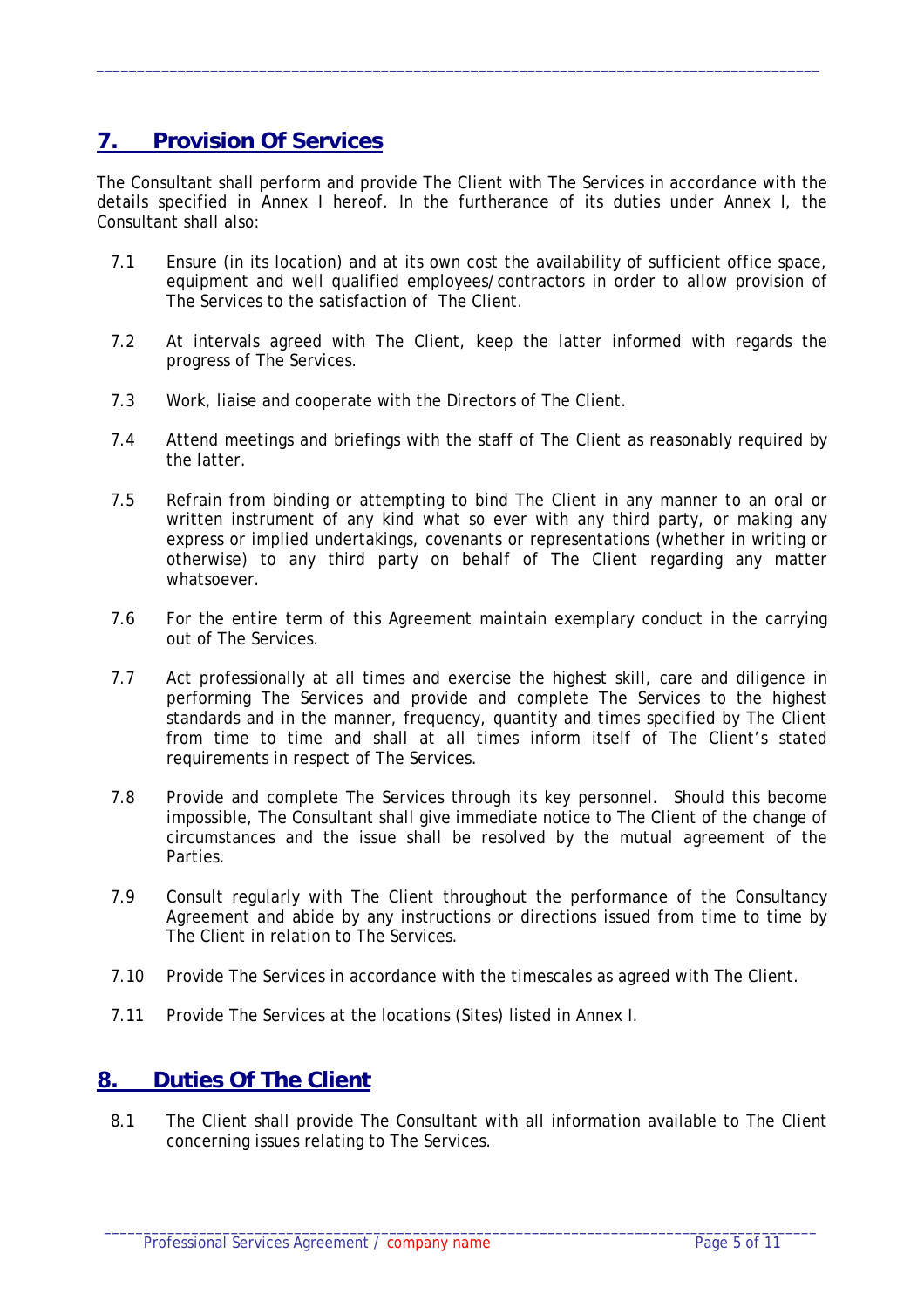8.2 The Client shall assist The Consultant in any reasonable way in order for the latter to carry out The Services.

 $\_$  ,  $\_$  ,  $\_$  ,  $\_$  ,  $\_$  ,  $\_$  ,  $\_$  ,  $\_$  ,  $\_$  ,  $\_$  ,  $\_$  ,  $\_$  ,  $\_$  ,  $\_$  ,  $\_$  ,  $\_$  ,  $\_$  ,  $\_$  ,  $\_$  ,  $\_$  ,  $\_$  ,  $\_$  ,  $\_$  ,  $\_$  ,  $\_$  ,  $\_$  ,  $\_$  ,  $\_$  ,  $\_$  ,  $\_$  ,  $\_$  ,  $\_$  ,  $\_$  ,  $\_$  ,  $\_$  ,  $\_$  ,  $\_$  ,

- 8.3 The Client shall take appropriate steps to ensure that payments to the Consultant are made on time without delay and in accordance with the agreed payment terms.
- 8.4 The Client shall provide at its own expense, a dedicated and suitably furnished office for use as required by The Consultant for the duration of this Agreement.

#### **9. Retainer Fee & Recruitment Fees**

The Consultant will be paid the following distinct types of Fees:

- 9.1 The Consultant agrees to be retained by The Client for The Services for a Retainer Fee of **US\$** *insert annual retainer amount* **US Dollars** (hereinafter referred to as "The Retainer"). The Retainer will be paid by The Client to the Consultant in accordance with the following Payment Terms:-
	- 50% of The Retainer within seven working days of signing this Agreement and presentation of invoice by The Consultant
	- 50% of The Retainer on *insert date* after presentation of invoice by The Consultant
- 9.2 The Consultant will provide The Services to The Client for a fee hereinafter referred to as "The Recruitment Fee". The Recruitment Fee will be paid by The Client to the Consultant in two payments as follows:

50% of the Recruitment Fee upon signature of an employment contract with each successful candidate.

50% of the Recruitment Fee upon successful completion of the probation period of three months by the selected candidate, this part of the Recruitment Fee shall not be due if the selected candidate does not complete the probation period successfully.

9.1 The Recruitment Fee for each successful candidate shall be calculated as follows:

(The Total Annual Financial Package for the successful candidate) / 12

The Total Annual Financial Package being the combined total of the Basic Monthly Salary in addition to all monthly allowances and expenses x 12

- 9.3 Unless otherwise stated, all The Retainer Fee and Recruitment Fees cover the professional fees and charges for The Services only. Additional services could be provided subject to a mutually acceptable agreement between the Parties.
- 9.4 The Retainer and The Recruitment Fee do not include any expenses. Any expenses where applicable will be fully covered by The Client. All expenses must be preapproved by The Client, will be accumulated and invoiced on a monthly basis.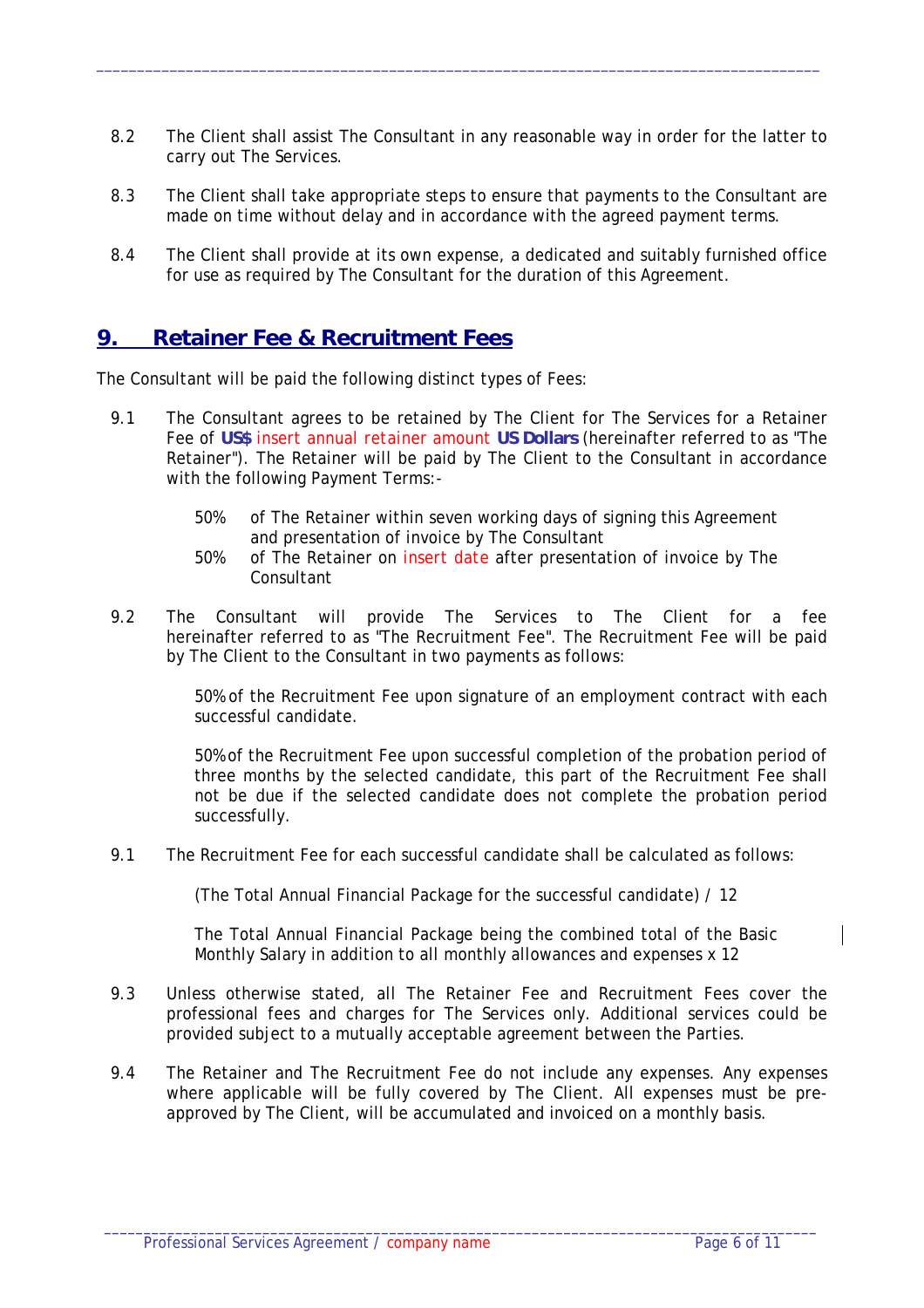### **10. Non Circumvention**

10.1 The Client expressly agrees not to contact and/or contract candidates presented by The Consultant to The Client for evaluation and interviews either directly or indirectly without the prior written consent of The Consultant.

 $\_$  ,  $\_$  ,  $\_$  ,  $\_$  ,  $\_$  ,  $\_$  ,  $\_$  ,  $\_$  ,  $\_$  ,  $\_$  ,  $\_$  ,  $\_$  ,  $\_$  ,  $\_$  ,  $\_$  ,  $\_$  ,  $\_$  ,  $\_$  ,  $\_$  ,  $\_$  ,  $\_$  ,  $\_$  ,  $\_$  ,  $\_$  ,  $\_$  ,  $\_$  ,  $\_$  ,  $\_$  ,  $\_$  ,  $\_$  ,  $\_$  ,  $\_$  ,  $\_$  ,  $\_$  ,  $\_$  ,  $\_$  ,  $\_$  ,

10.2 The Client also expressly agrees not to contact and/or contract any and all unsuccessful candidates presented by The Consultant to The Client for evaluation and interviews either directly or indirectly without the prior written consent of The Consultant for a period of twelve (12) months from the date of presenting CVs to The Client.

#### **11. Service Rates**

11.1 If requested to do so by The Client in writing, The Consultant will provide The Client with consulting services not covered by the Scope Of Services in this Agreement or at locations not listed in Annex I, for the duration requested by The Client using based on The Consultant's standard man/day rates (MDR) or standard man/hour rates (MHR) (hereinafter referred to as "The Rates"). The Consultant's standard professional service rates as of January  $1<sup>st</sup>$  2007 are as follows:

| Rate Type     | <b>Base</b> | <b>US\$ Rate</b> |
|---------------|-------------|------------------|
| Man Day Rate  | Day         | 1,500.00         |
| Man Hour Rate | Hour        | 210.00           |

- 11.2 The Rates will be accumulated on a monthly basis and paid by The Client to the Consultant on a monthly basis at the end of each calendar month or part thereof.
- 11.3 Chargeable times include both on-site and off-site hours as well as travel and commuting time, attendance of meetings, presentations and seminars.
- 11.4 The Rates do not include any expenses. Any expenses where applicable will be fully covered by The Client. All expenses must be pre-approved by The Client, will be accumulated and invoiced on a monthly basis.

### **12. Taxes**

The parties hereby expressly agree that:

- 12.1 The Retainer, Supervision Fees and Service Rates are the net amounts due to the Consultant.
- 12.2 The Client shall solely be responsible for the payment of the full amount of all other taxes and duties arising from this Agreement as levied by the Government of *insert country name for services outside USA*. Such taxes include but are not limited to Sales Tax, Income Tax, Withholding Tax and Stamp Duties.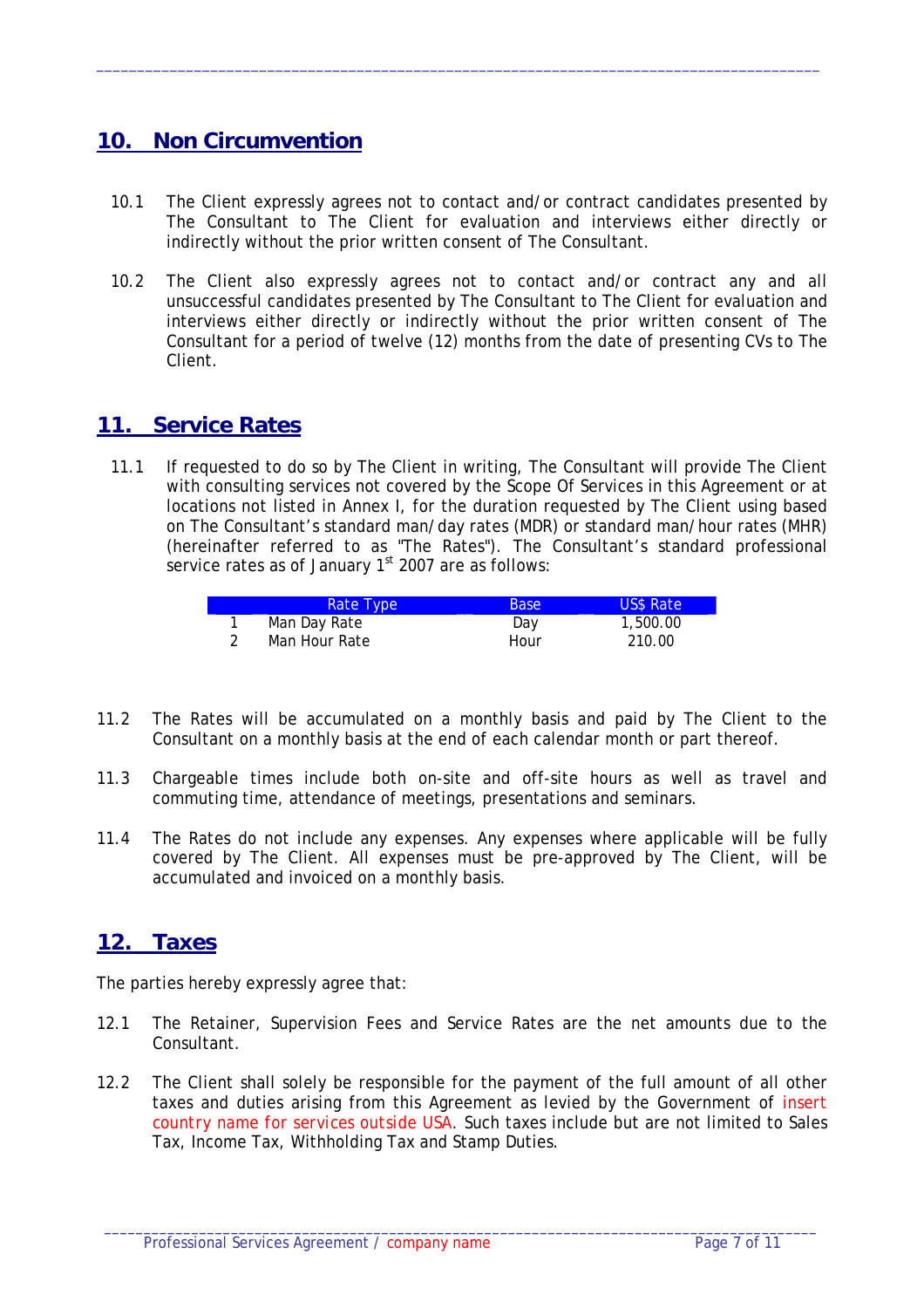# **13. Confidentiality**

13.1 As part of the consideration under the Agreement, the Parties agree that the Consultant shall not at any time during the term of this Agreement or thereafter, divulge to any person, firm or corporation any information received from The Client during the course of the performance of this Agreement. All such information disclosed to the Consultant from The Client shall be treated as confidential and shall not in any manner be revealed to anyone, unless:

 $\_$  ,  $\_$  ,  $\_$  ,  $\_$  ,  $\_$  ,  $\_$  ,  $\_$  ,  $\_$  ,  $\_$  ,  $\_$  ,  $\_$  ,  $\_$  ,  $\_$  ,  $\_$  ,  $\_$  ,  $\_$  ,  $\_$  ,  $\_$  ,  $\_$  ,  $\_$  ,  $\_$  ,  $\_$  ,  $\_$  ,  $\_$  ,  $\_$  ,  $\_$  ,  $\_$  ,  $\_$  ,  $\_$  ,  $\_$  ,  $\_$  ,  $\_$  ,  $\_$  ,  $\_$  ,  $\_$  ,  $\_$  ,  $\_$  ,

(a) The information is known to the Consultant prior to its disclosure by The Client

(b) The information is in the public domain at the time of disclosure.

#### **14. Intellectual Property Rights**

14.1 The Parties agree that all the Intellectual Property Rights that are related to or attached to the Services and deliverables under this Agreement (hereinafter the "IPR"), shall be solely vested in the authoring Party.

#### **15. Governing Law & Disputes**

- 15.1 The Law governing this Agreement shall be the Law in force in the State of California.
- 15.2 All disputes arising out off or in connection with the Agreement shall be finally settled by arbitration in accordance of International Chamber of Commerce Rules.

#### **16. Notices**

16.1 Any notices to be given by any of the Parties to the other pursuant to the terms of this agreement shall be in writing and shall be sent by registered post, hand delivery or facsimile and addressed as follows:

#### **The Client**

*Insert company name insert title. insert name* / General Manager Address: Telephone: + Fax: +  $GSM:$  + e-mail:

#### **The Consultant**

**Technology Control & Consulting Services Inc.**  5547 Newcastle Lane Calabasas CA 91302. USA Telephone: + 1-818-206-3436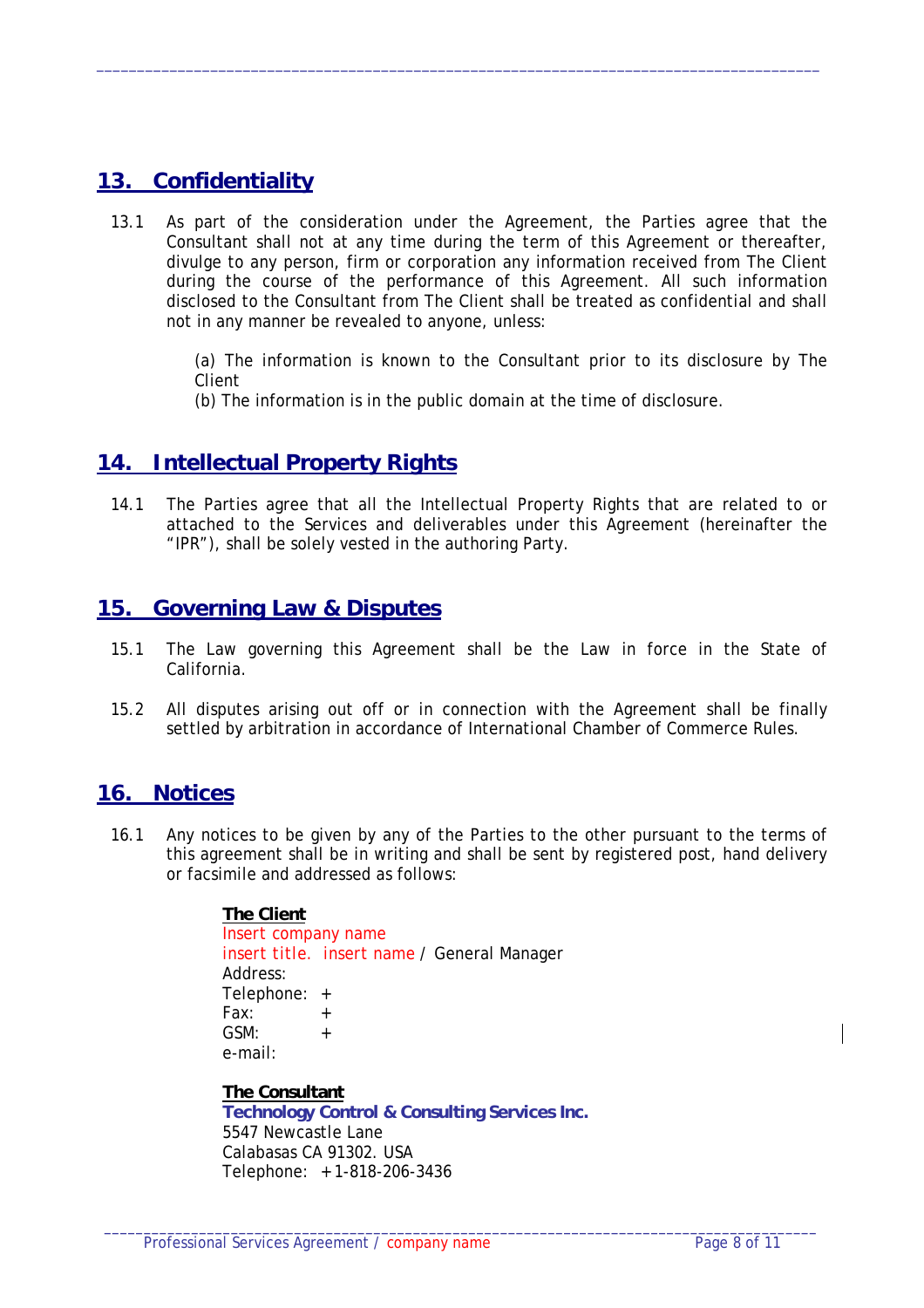| Fax:    | $+ 1 - 818 - 702 - 1633$ |
|---------|--------------------------|
| Cell:   |                          |
| e-mail: | ceo@tccscorporation.com  |

or such other address, telephone or facsimile number as may be from time to time notified in writing by one of the Parties to the other.

 $\_$  ,  $\_$  ,  $\_$  ,  $\_$  ,  $\_$  ,  $\_$  ,  $\_$  ,  $\_$  ,  $\_$  ,  $\_$  ,  $\_$  ,  $\_$  ,  $\_$  ,  $\_$  ,  $\_$  ,  $\_$  ,  $\_$  ,  $\_$  ,  $\_$  ,  $\_$  ,  $\_$  ,  $\_$  ,  $\_$  ,  $\_$  ,  $\_$  ,  $\_$  ,  $\_$  ,  $\_$  ,  $\_$  ,  $\_$  ,  $\_$  ,  $\_$  ,  $\_$  ,  $\_$  ,  $\_$  ,  $\_$  ,  $\_$  ,

- 16.2 Any notice delivered by hand shall be deemed to have been served at the time of delivery and any notice sent by registered mail shall be deemed to have been served five working days after the date of posting, provided that evidence of depositing at the Post Office is procured. Any notice sent by facsimile shall be deemed to have been sent on the date of transmission provided that evidence of transmittal is procured.
- 16.3 The Parties hereby expressly agree that all communication between them via electronic means shall be considered valid and enforceable as if such communication was conducted in writing. As such all electronic records, including all electronic messages, contracts, correspondence, statements of account, data, records and reports that are issued, sent, received and/or stored by either of parties to the other shall constitute valid legally binding documents carrying the same evidentiary weight as their paper-based counterparts. The Parties further agrees that all electronic messages, contracts, correspondence, statements of account, data, records and reports exchanged by them will be considered properly "certified and authenticated" and "signed" if they are issued by an e-mail account that is owned or controlled by the one Party and sent to any e-mail account that is owned or controlled by the other.
- 16.4 The Parties hereby expressly waive the legal requirement of exchanging notices through the Notary Public.

#### **17. Assignment**

17.1 Neither Party shall assign any of its duties and/or obligations under this Agreement to any third party except with the prior written consent of the other Party.

#### **18. Liability**

- 18.1 The Consultant shall not be liable to the Client for any loss of profits or of contracts suffered by the Client or for any loss of or damage to property or injury or death of any kind whatsoever.
- 18.2 The Consultant's total professional liability toward The Client per incident or series of incidents shall not exceed US\$ *insert amount in figures (insert amount in words)*.

#### **19. General**

19.1 The terms and provisions of this Agreement constitute the entire agreement between the Parties hereto with respect to the subject matter hereof.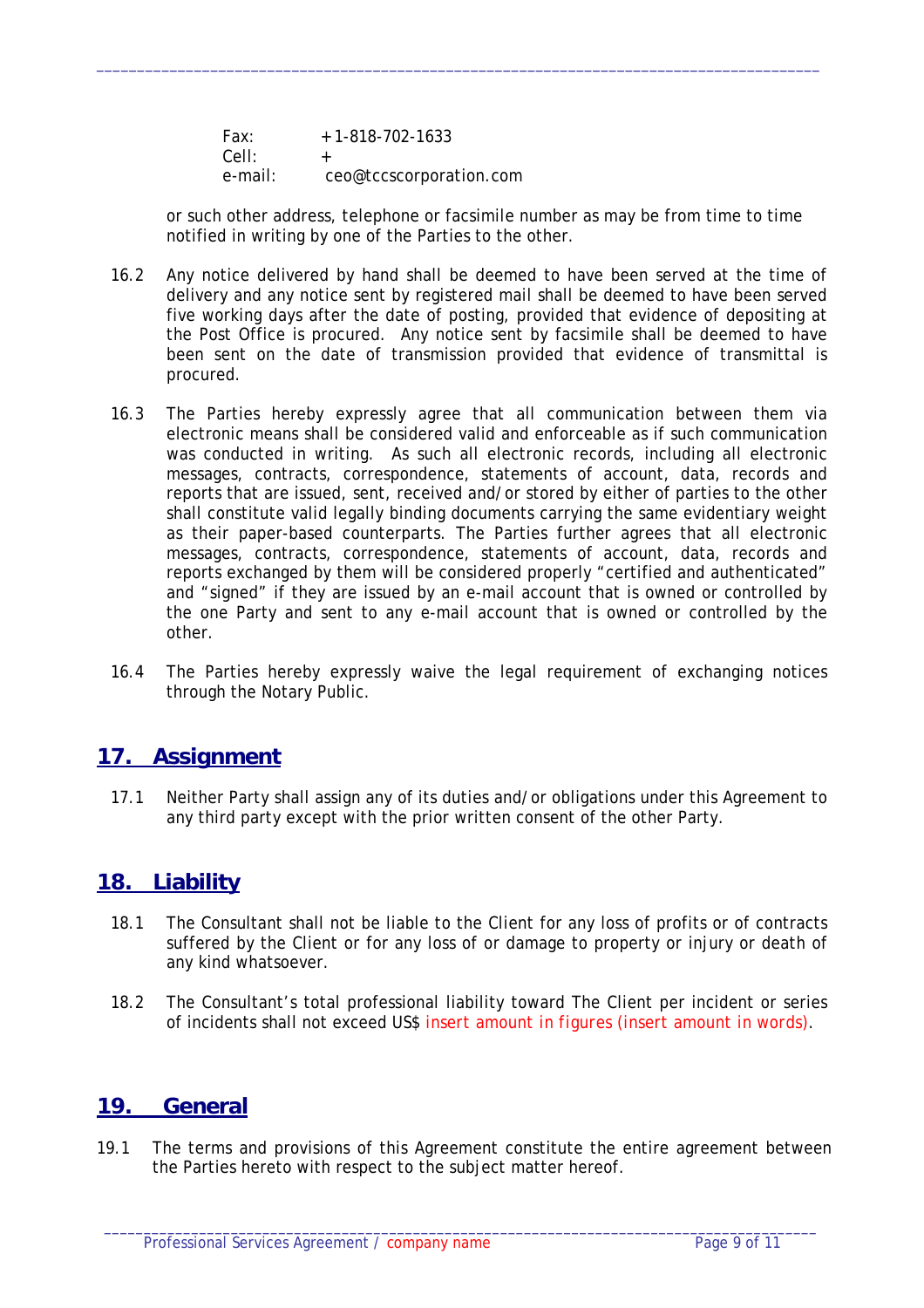19.2 Any modification in or addition to the Agreement is not valid unless it is consented to by both Parties in writing.

 $\_$  ,  $\_$  ,  $\_$  ,  $\_$  ,  $\_$  ,  $\_$  ,  $\_$  ,  $\_$  ,  $\_$  ,  $\_$  ,  $\_$  ,  $\_$  ,  $\_$  ,  $\_$  ,  $\_$  ,  $\_$  ,  $\_$  ,  $\_$  ,  $\_$  ,  $\_$  ,  $\_$  ,  $\_$  ,  $\_$  ,  $\_$  ,  $\_$  ,  $\_$  ,  $\_$  ,  $\_$  ,  $\_$  ,  $\_$  ,  $\_$  ,  $\_$  ,  $\_$  ,  $\_$  ,  $\_$  ,  $\_$  ,  $\_$  ,

- 19.3 If any provision of this Agreement is declared by any judicial or other competent authority to be void, violable, illegal, or otherwise unenforceable the remaining provisions of this Agreement shall remain in full force and effect. In such case the Parties hereto shall agree on a valid provision, which comes commercially and legally closest to such void, illegal or otherwise unenforceable provision.
- 19.4 This Agreement may be executed in counterparts, each of which shall be deemed an original and all of which together constitute one and the same instrument.

This Agreement is made and entered into on *insert date*. In witness of the Parties hereto have executed this present Agreement the day and year first above written,

| For and on behalf of The Client | For and on behalf of The Consultant |
|---------------------------------|-------------------------------------|
| BY:                             | BY:                                 |
| Signature: ___________________  | Signature: ______________________   |
| DATE:                           | DATE:                               |